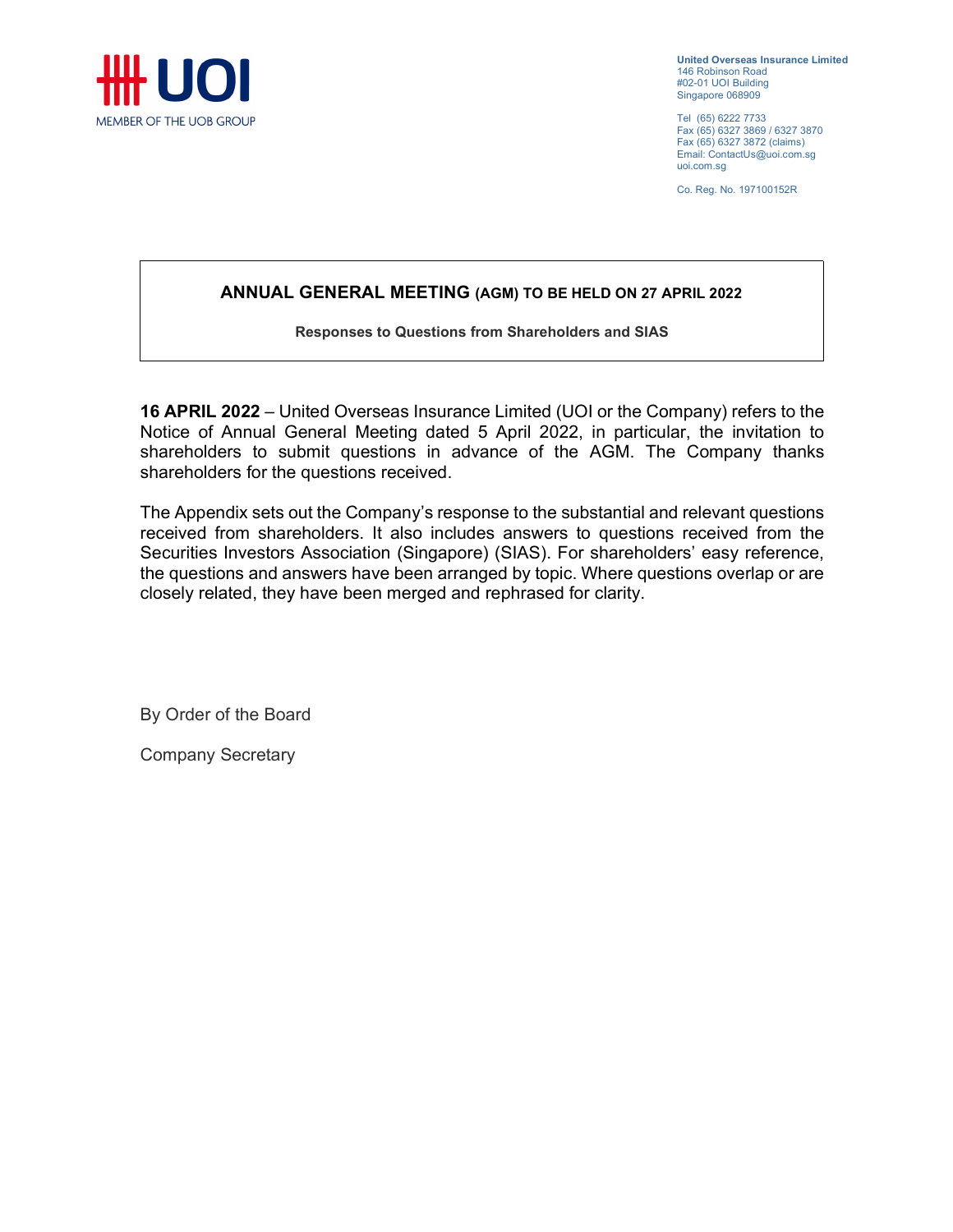

#### Macro and Business Strategy Matters

### 1. How is the group growing the offshore insurance portfolio? Can management (re)state its regional growth strategy?

The Company leverages the Group's regional network and adopts a prudent underwriting approach in growing the offshore segment. Risk selection remains the key priority, with robust reinsurance protection to manage the offshore risks that are more prone to natural catastrophic risks.

## 2. Is there a significant difference in risk profile between the group's Singapore business and the offshore business?

The Company's strength is in its Property and Accident & Health businesses primarily in Singapore. Singapore is not prone to natural catastrophes and hence is less risky in comparison to its businesses underwritten in the offshore markets.

## 3. Are there fewer opportunities in Singapore as seen from the decreasing SIF premium?

The decrease in the SIF gross premium in the recent years has been due to the pandemic and deliberate pruning of unprofitable business. The Company remains focused on achieving sustainable bottom-line profits, which add to shareholder value.

#### 4. It is noted on page 13 of the Annual Report 2021 that the main overseas markets are Malaysia, Indonesia and Thailand. The group leverages UOB's regional network to grow its offshore insurance portfolio. Is the group exploring the China market as well?

The Company's focus in the region is primarily on Malaysia, Indonesia and Thailand but we are open to exploring other markets if they present viable opportunities.

## 5. Has the board set a target or a limit to the group's offshore insurance business?

The Board approves the Company's business strategies for both local and overseas markets. The aim is to achieve measured growth that can deliver sustainable profitability from judicious underwriting.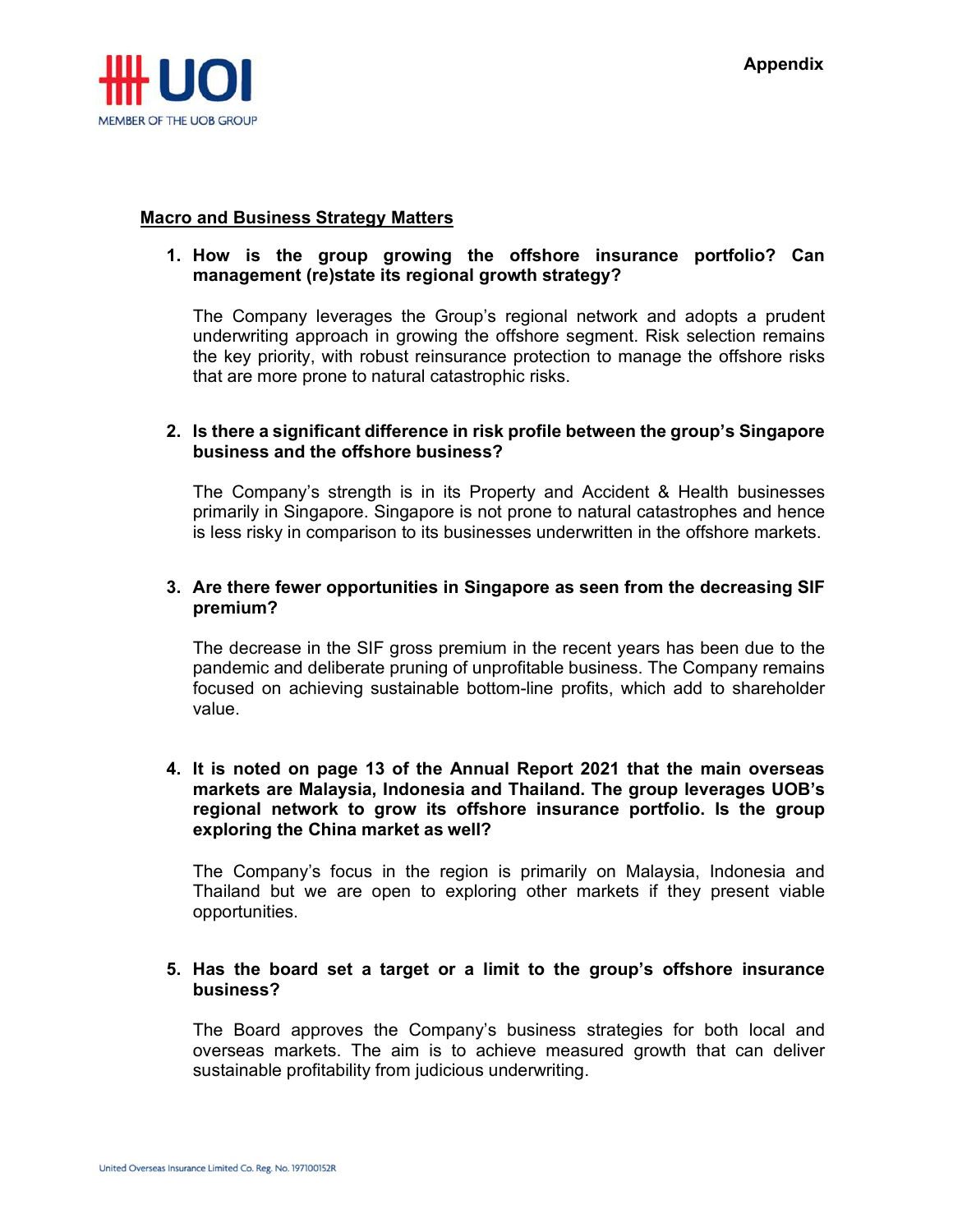

## 6. How has the pricing of risk been affected by the COVID-19 pandemic as business activities are reduced/restricted in the past 2 years?

Business activities have been hard hit and certain lines of businesses were affected. The Company continues to price its products competitively in the midst of the COVID-19 pandemic.

## 7. What changes does management expect in the operating environment (including the pricing of risk) as countries re-open their economies and borders to live with COVID-19?

The COVID-19 pandemic has certainly changed the way that businesses operate. The Company expects the underwriting of risks to encompass changes brought about by the pandemic, such as considerations for businesses with Work from Home or Hybrid Work arrangements.

# 8. How is management positioning the group to capture these opportunities? Could the Board share more on the growth strategy?

The Company views the re-opening of economies favourably and has been investing on our digitalisation efforts for automation and for business growth opportunities. We are upgrading our IT infrastructure to support various business initiatives. We have also launched digital products for both retail and SME consumers and relaunched our travel insurance with COVID-19 coverage, in line with the re-opening of economies.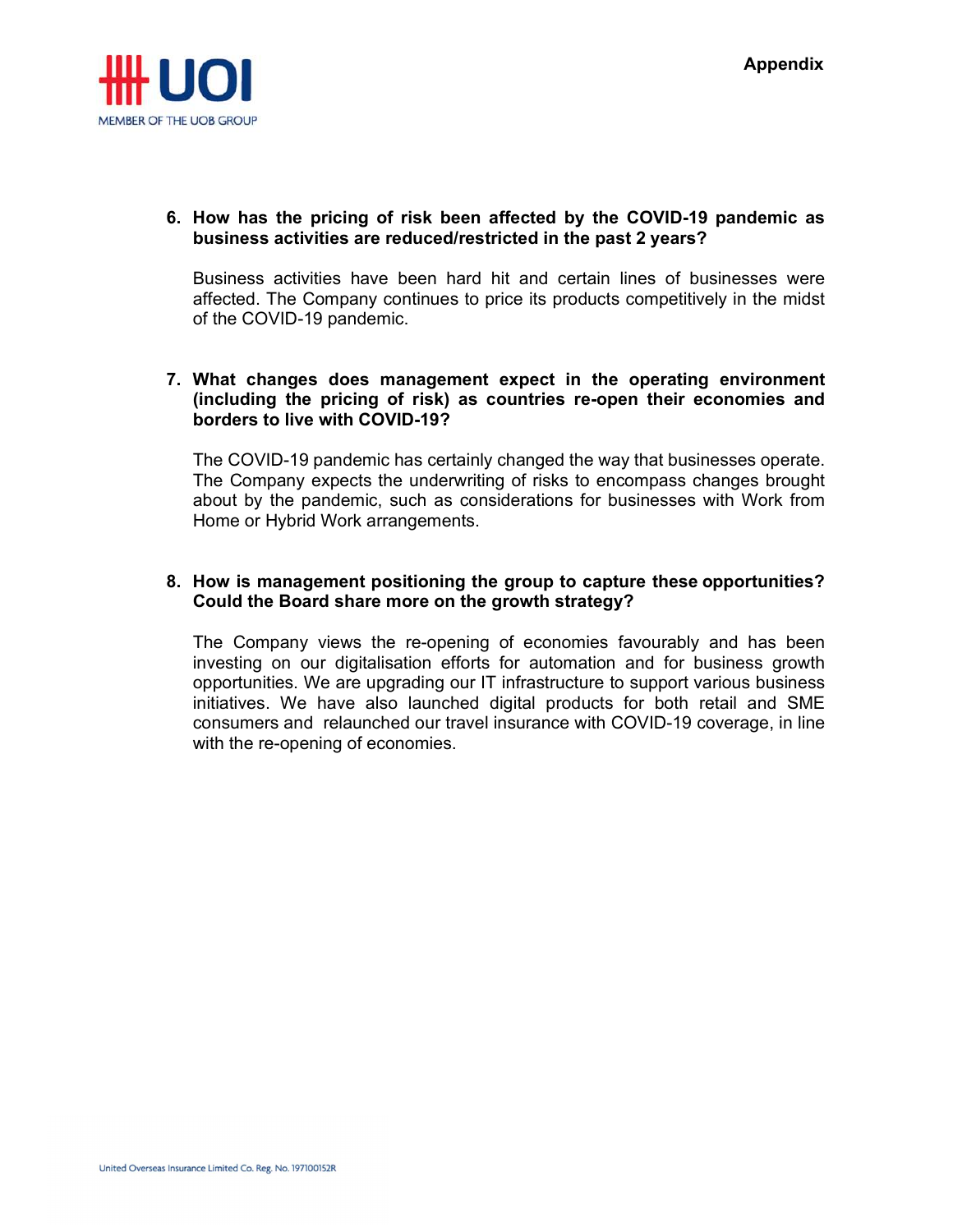

#### Financial Performance Matters

#### 1. Please comment as to why the revenue has not grown for the last five years.

The Company is focused on achieving sustainable bottom-line profits that will add to shareholder value based on prudent risk underwriting and pruning of unprofitable business. As such, the Company has continued to maintain high net profit margin notwithstanding the challenges posed by the pandemic.

## 2. In terms of underwriting, what are the reasons that the incurred loss ratio has increased steadily over the last 5 years?

Net incurred loss ratios are affected by both the changes in net earned premiums and net claims incurred. In the last 5 years, our incurred loss ratio has ranged between 21.6% and 28.8%, which compares favourably against the industry ratio of between 51.7% and 62.5%.

3. Net commissions ratio and management expenses ratio have increased steadily from (8.9)% in FY2017 to (15.3)% in 2021 and 29.1% in FY2017 to 35.8% in FY2021 respectively. Underwriting profit ratio has correspondingly decreased from 58-59% in FY2017/FY2018 to just under 51% in FY2020/FY2021. Can management elaborate further on the trends in underwriting? What are management's plans to maintain/increase the underwriting profit ratio?

The negative net commissions ratio is a plus to the Company as it reflects the favourable commission terms received from our reinsurers due to our track record of underwriting insurance risk profitably.

The increase in management expenses ratio is largely due to the upgrade of IT infrastructure to support our business initiatives. The Company also incurred a sizable amount in 2021 to retrofit UOI Building acquired in 2020 and to renovate the office premises. The Company moved into UOI Building in September 2021.

Our underwriting profit ratio has remained above 50% even with the COVID-19 pandemic. We continue to take a prudent approach in underwriting good businesses and apply judicious risk management.